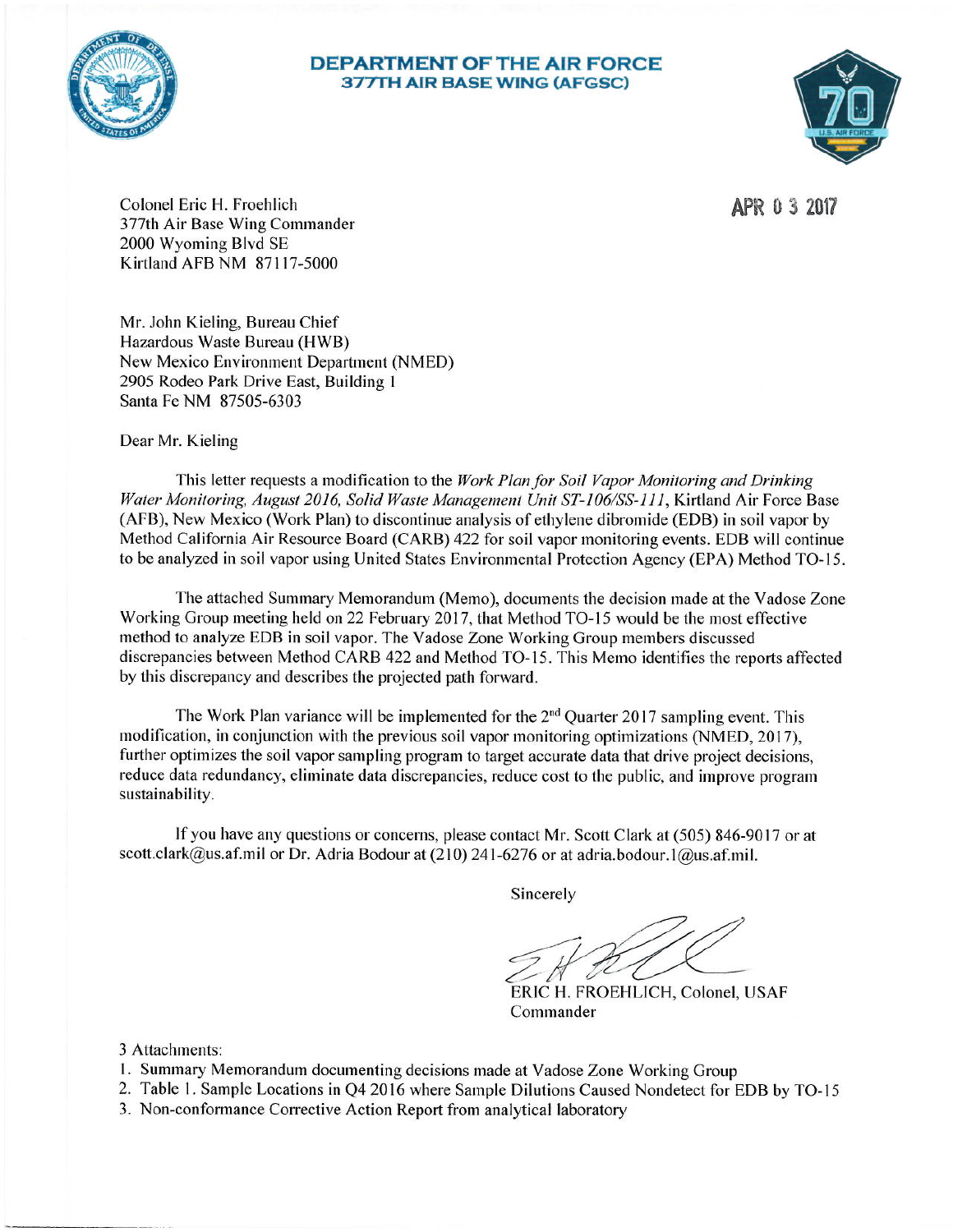cc:

÷,

NMED, Deputy Secretary (Borrego), letter NMED-GWQB (Agnew, Hunter), letter EPA Region 6 (Ellinger, King), letter SAF-IEE (Lynnes), electronic only AFCEC/CZ (Bodour, Clark, O'Grady), electronic only USACE-ABQ District Office (Dreeland, Phaneuf, Salazar, Sanchez, Simpler), electronic only Public Info Repository, Administrative Record/Information Repository (AR/IR) and File, hard copy

References:

NMED, 2017. Correspondence from Kathryn Roberts, Director, Resource Protection Division to Colonel Eric H. Froehlich, Base Commander, Kirtland AFB, NM, and Lieutenant Colonel Wayne J. Acosta, Civil Engineer Office, Kirtland AFB, NM, regarding Technical Memo Requesting the Optimization of Soil Vapor Monitoring, Bulk Fuels Facility Solid Waste Management Unit ST-106/SS-111, Kirtland Air Force Base, EPA ID# NM9570024423, HWB-KAFB-13-MISC. 4 January.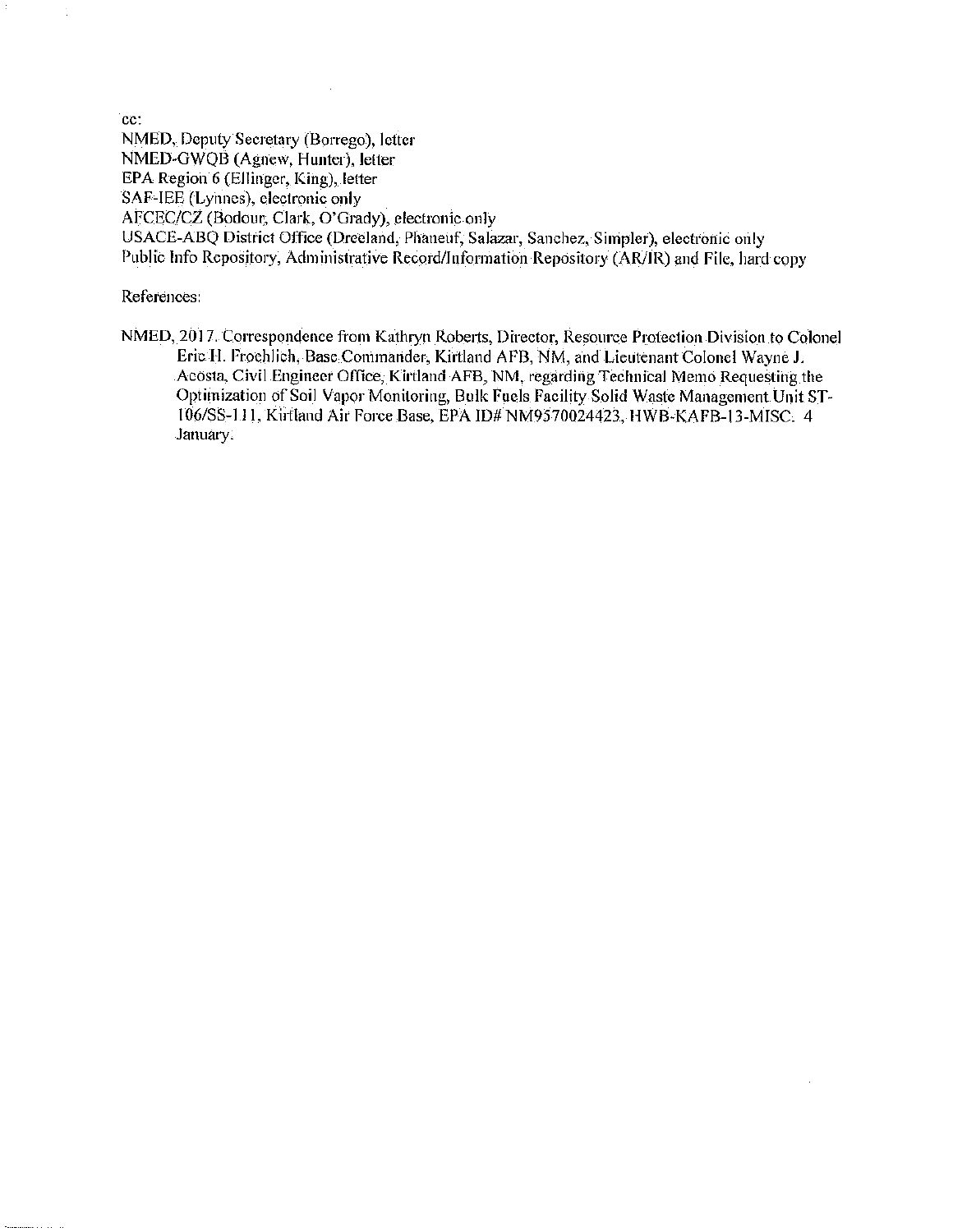# **Summary Memorandum: Evaluation of Analytical Methods for Ethylene Dibromide in Soil Vapor**

This Summary Memorandum (Memo) documents the discussion held at the Vadose Zone Working Group Meeting on February 22, 2017, which evaluated the relative suitability of the two analytical methods used to analyze ethylene dibromide (EDB) in soil vapor: United States Environmental Protection Agency Method TO-15 (TO-15) and California Air Resource Board Method (CARB) 422 (CARB 422). The Vadose Zone Working Group concluded that TO-15 is the most appropriate analytical method to evaluate EDB in soil vapor at the Kirtland Air Force Base Bulk Fuels Facility (BFF) release Site (Solid Waste Management Unit [SWMU] ST-106/SS-111). This conclusion was based on the following criteria:

- Detection limits for EDB by TO-15 were lower than those by CARB 422 in approximately 70% of samples collected in 2016.
- Analytical results for EDB by CARB 422 were biased approximately 1.7 times higher than those by TO-15 (soil vapor analytical results are listed in reports referenced below).

Soil vapor samples have been analyzed by TO-15 since Quarter (Q)3 2010 (Air Force Center for Engineering and the Environment [AFCEE], 2010). This analysis provides results for EDB in soil vapor in addition to 96 additional hazardous air pollutants. In Q2 2014 (United States Army Corps of Engineers [USACE], 2014), analysis for EDB by CARB 422 was added to the quarterly soil vapor sampling program to more accurately quantify EDB in areas where concentrations of other volatile organic compounds (VOCs) required the dilution of the TO-15 samples, thereby increasing the detection limits.

The objective of this Memo is to document the inconsistencies in analytical results for EDB by CARB 422 in soil vapor, document the reports affected by these inconsistencies (USACE, 2014; USACE, 2015a; USACE, 2015b; USACE, 2015c; USACE, 2015d; USACE, 2016a; USACE, 2016b; USACE, 2016c; USACE, 2016d; USACE, 2017a; USACE, 2017b), and describe the proposed path forward. This Memo represents the continuation of the collaborative efforts of the Vadose Zone Working Group to optimize soil vapor monitoring program at SWMU ST-106/SS-111.

# **1. Comparison of TO-15 and CARB 422 Analytical Results**

Data validation was performed for CARB 422 and TO-15 as required by the project Quality Assurance Project Plan (USACE, 2016e); however, method results are not compared to each other because two different laboratory techniques and instruments were used. As part of the pending risk assessment, the analytical results of CARB 422 and TO-15 were compared. This comparison indicated that CARB 422 analytical results were biased two to five times higher than the TO-15 analytical results. The identification of this high bias drove an intensive data validation of the laboratory data packages from Q3 2015 (USACE, 2015d) and Q1 2016 (USACE, 2017a) sampling events. A detailed summary of this data validation is presented in an attachment included in the BFF Site risk assessment, and was discussed at the Vadose Zone Working Group Meeting. Key points from the investigation of EDB results in soil vapor and the intensive validation of the laboratory data packages are summarized below:

 Review of the analytical data packages indicated that the identification of EDB by TO-15 was not affected by high concentrations of other analytes such as acetone or toluene.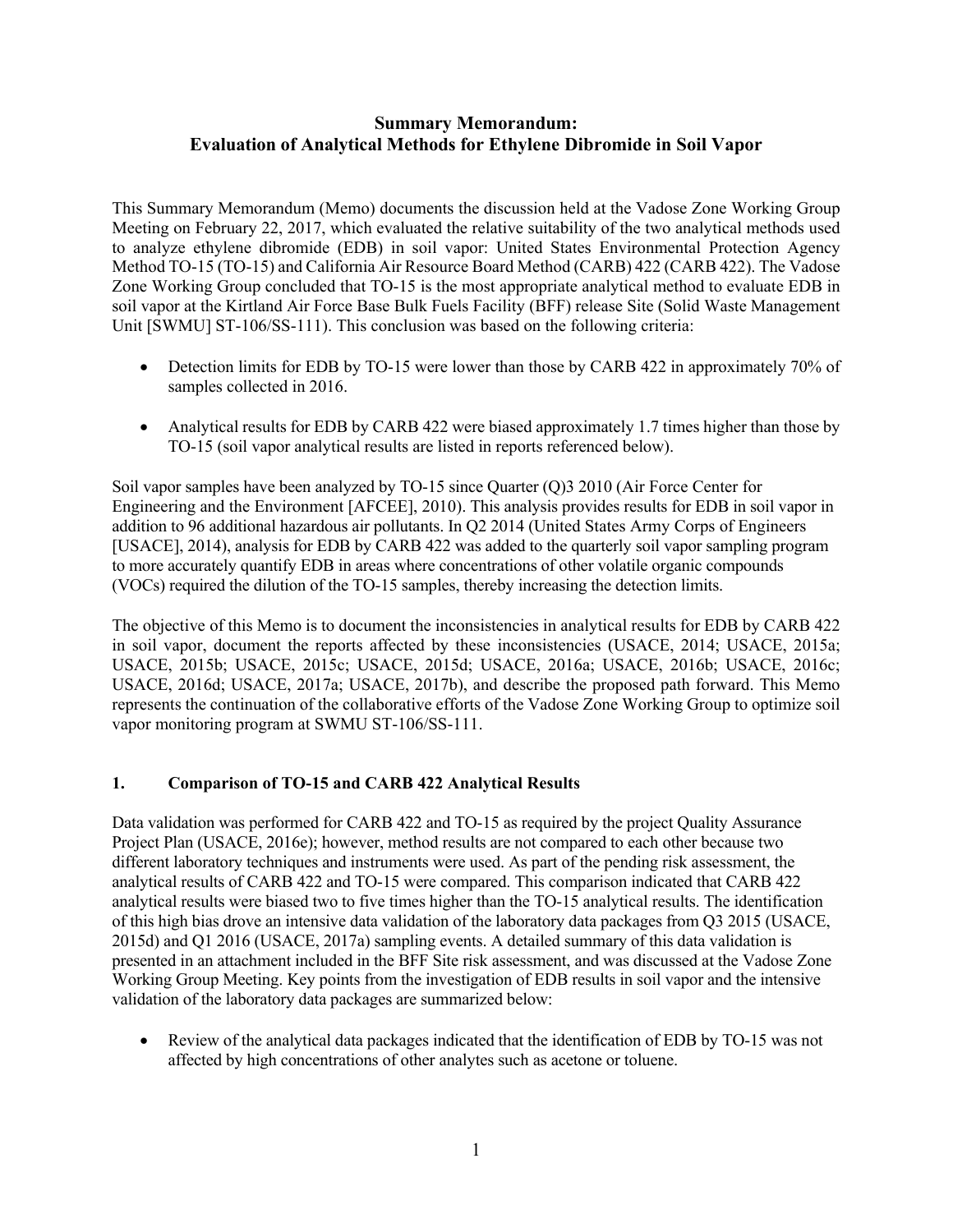- Review of the analytical data packages did not provide a reason for the discrepancies between the CARB 422 and TO-15 EDB analytical data.
- The laboratory was asked to perform a direct comparison of the TO-15 and CARB 422 laboratory control samples (LCSs). When the CARB 422 LCS was analyzed by the TO-15 instrument, the sample recovery was 58%. The analysis confirmed that CARB 422 EDB results were biased about 1.7 times higher than the TO-15 results and indicated the source was the LCS preparation. This finding led to the analytical laboratory producing a Non-conformance Corrective Action Report (NCAR; Attachment 3). The NCAR states that from Q2 2015 (USACE, 2015c) to Q4 2016 (USACE, 2017a) the CARB 422 results were biased high and offered a corrective action of using the TO-15 LCS as the secondary LCS to eliminate the discrepancy between the two analytical methods.

# **2. Comparison of TO-15 and CARB 422 Detection Limits**

Although EDB in soil vapor has been evaluated by both TO-15 and CARB 422 since 2014, CARB 422 results have been used in quarterly reports as the default analytical method to evaluate EDB (USACE, 2014; USACE, 2015a; USACE, 2015b; USACE, 2015c; USACE, 2015d; USACE, 2016a; USACE, 2016b; USACE, 2016c; USACE, 2016d; USACE, 2017a). Evaluation of the relative detection limits for each method indicates that the TO-15 dataset is the more appropriate dataset to use.

Analysis of the method detection limits (MDLs) for EDB results by both TO-15 and CARB 422 in Q1, Q2, Q3, and Q4 2016 (USACE, 2016b; USACE, 2016c; USACE, 2016d; USACE, 2017a) indicates that in 70% to 75% of samples, TO-15 has a lower MDL and is the more appropriate method. The reported MDLs for CARB 422 and TO-15 are 0.18 parts per billion by volume (ppbv) and 0.052 ppbv respectively.

However, due to dilutions of TO-15 samples with VOCs present, the detection limits can be elevated above the MDL of CARB 422. In Q4 2016 (USACE, 2017a), out of 313 samples collected, the TO-15 MDL was lower in 236 samples (75%), and the CARB 422 MDL was lower in 77 samples (25%). CARB 422 MDLs are generally lower in soil vapor monitoring points (SVMPs) that have screened intervals where VOC concentrations are the highest, causing dilution of the TO-15 samples.

TO-15 does have limitations when used in areas where the existing hydrocarbons (HC) cause sufficient dilutions to prevent the detection of EDB. If HC concentrations are sufficiently high, the required dilutions increase the detection limits for EDB by TO-15. Thus, EDB at concentrations below the detection limit will not be detected under these conditions. In Q4 2016 (USACE, 2017a), only 31 out of 284 SVMPs (11%) had detections of EDB by CARB 422, but were nondetect by TO-15 due to elevated detection limits (Table 1). HC concentrations at these SVMPs ranged from 3,000 to 27,400,000 ppbv. The SVMPs are located in and around the source area on-Base. In samples where HC concentrations are relatively low, EDB concentrations are also low, requiring relatively few dilutions to cause a nondetect for EDB. However, 21 SVMPs have HC concentrations higher than 100 ppmv. This limitation in TO-15 may justify the strategic use of CARB 422 in the source area for specific project tasks; however, any laboratory issues would need to be resolved prior to the continued use of the method.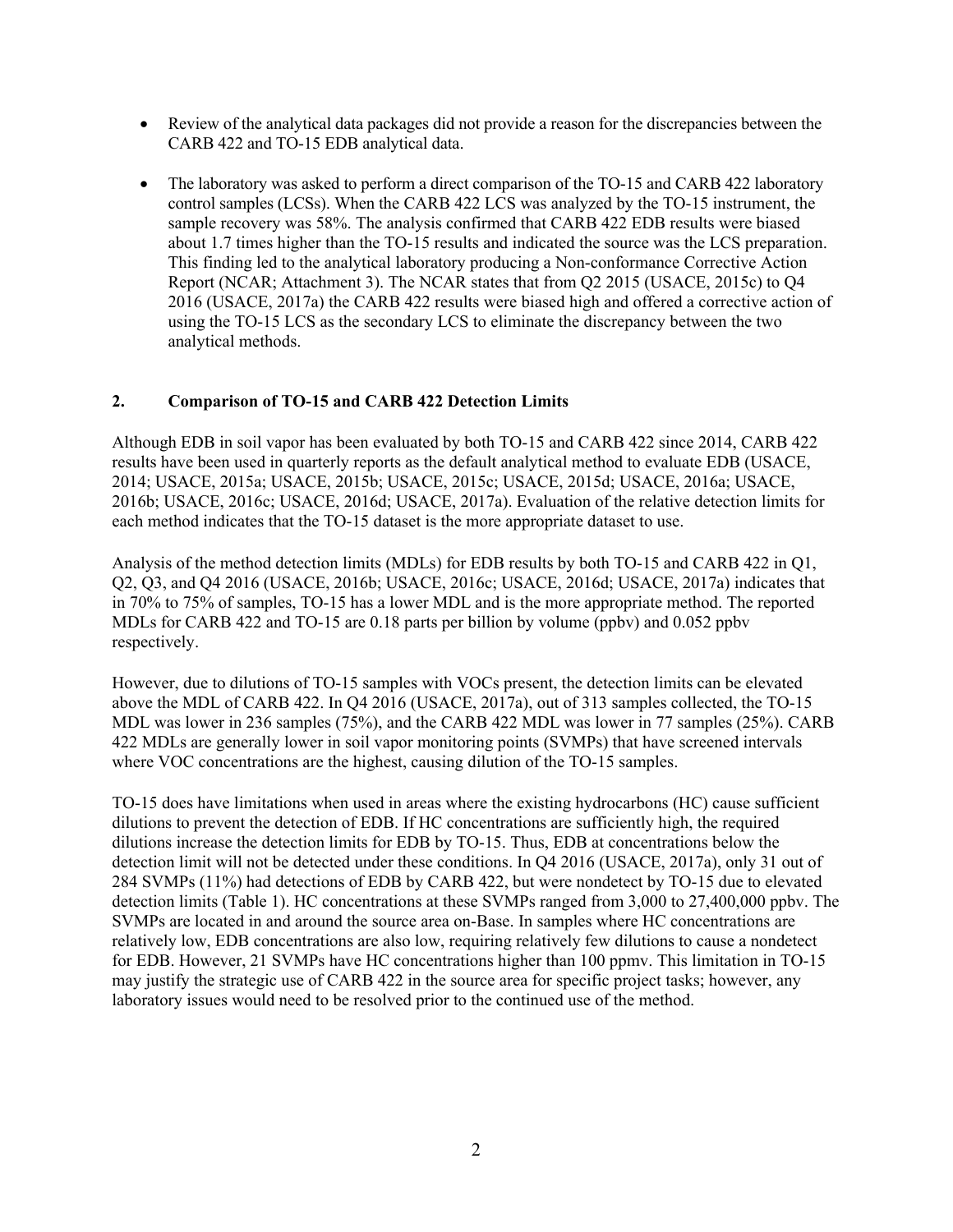### **3. Project Corrective Actions**

As a result of the information presented at the Vadose Zone Working Group meeting, the Air Force recommended the discontinuation of CARB 422 for soil vapor monitoring events. The Vadose Zone Working Group concurred that the most effective and accurate method to evaluate EDB in soil vapor is by TO-15. This method will be used by the project to evaluate EDB in soil vapor moving forward. CARB 422 may be used for individual tasks where it is important to evaluate EDB in soil vapor in the presence of high concentrations of HC in relation to EDB concentrations, such as monitoring the effectiveness of bioventing or air-lifting interim measures in the source area. In these instances, CARB 422 will be included where appropriate in the individual work plan for that task. In addition, it will be verified that no discrepancies exist for any laboratory that performs EDB analysis by CARB 422.

The following ten Quarterly Reports present EDB results by CARB 422 soil vapor data in figures, tables, and text:

- O2 and O4 2014 (USACE, 2014; USACE, 2015a)
- Q1 through Q4 2015 (USACE, 2015b; USACE, 2015c; USACE, 2015d; USACE, 2016a)
- Q1 through Q4 2016 (USACE, 2016b; USACE, 2016c; USACE, 2016d; USACE, 2017a)

The above Quarterly Reports incorporated EDB results by CARB 422 in figures, tables, and text, and are considered qualitative analysis of EDB in soil vapor. These reports also included EDB results by TO-15 in the analytical data tables. TO-15 data should be considered more reliable than CARB 422 when reviewing these reports. In addition, the *RCRA Facility Investigation (RFI) Report BFF Release Solid Waste Management Unit ST-106/SS-111* (USACE, 2017b) presents EDB by CARB 422 for soil vapor data in figures, tables, and text.

# **References**

- AFCEE, 2010. Quarterly Remediation and Site Investigation Report July 2010 Through September 2010, Bulk Fuels Facility (ST-106) Kirtland Air Force Base, Albuquerque, New Mexico. Prepared by CH2M Hill for the HQ AFCEE/ERD Environmental Restoration Division under Contract No. FA8903-08-D-8769 Task Order No. 0096, November.
- USACE, 2014. Quarterly Pre-Remedy Monitoring and Site Investigation Report for April June 2014. Solid Waste Management Units ST-106 and SS-111, Kirtland Air Force Base, Albuquerque, New Mexico. Prepared by CB&I Federal Services LLC for the USACE Albuquerque District under USACE Contract No. W912DY-10-D-0014, Delivery Order 0002. September.
- USACE, 2015a. Quarterly Pre-Remedy Monitoring and Site Investigation Report for October December 2014. Solid Waste Management Units ST-106 and SS-111, Kirtland Air Force Base, Albuquerque, New Mexico. Prepared by CB&I Federal Services, Inc. for the USACE Albuquerque District under USACE Contract No. W912DY-10-D-0014, Delivery Order 0002. March.
- USACE, 2015b. Quarterly Pre-Remedy Monitoring and Site Investigation Report for January- March 2015. Solid Waste Management Units ST-106 and SS-111, Kirtland Air Force Base, Albuquerque, New Mexico. Prepared by CB&I Federal Services, Inc. for the USACE Albuquerque District under USACE Contract No. W912DY-10-D-0014, Delivery Order 0002. June.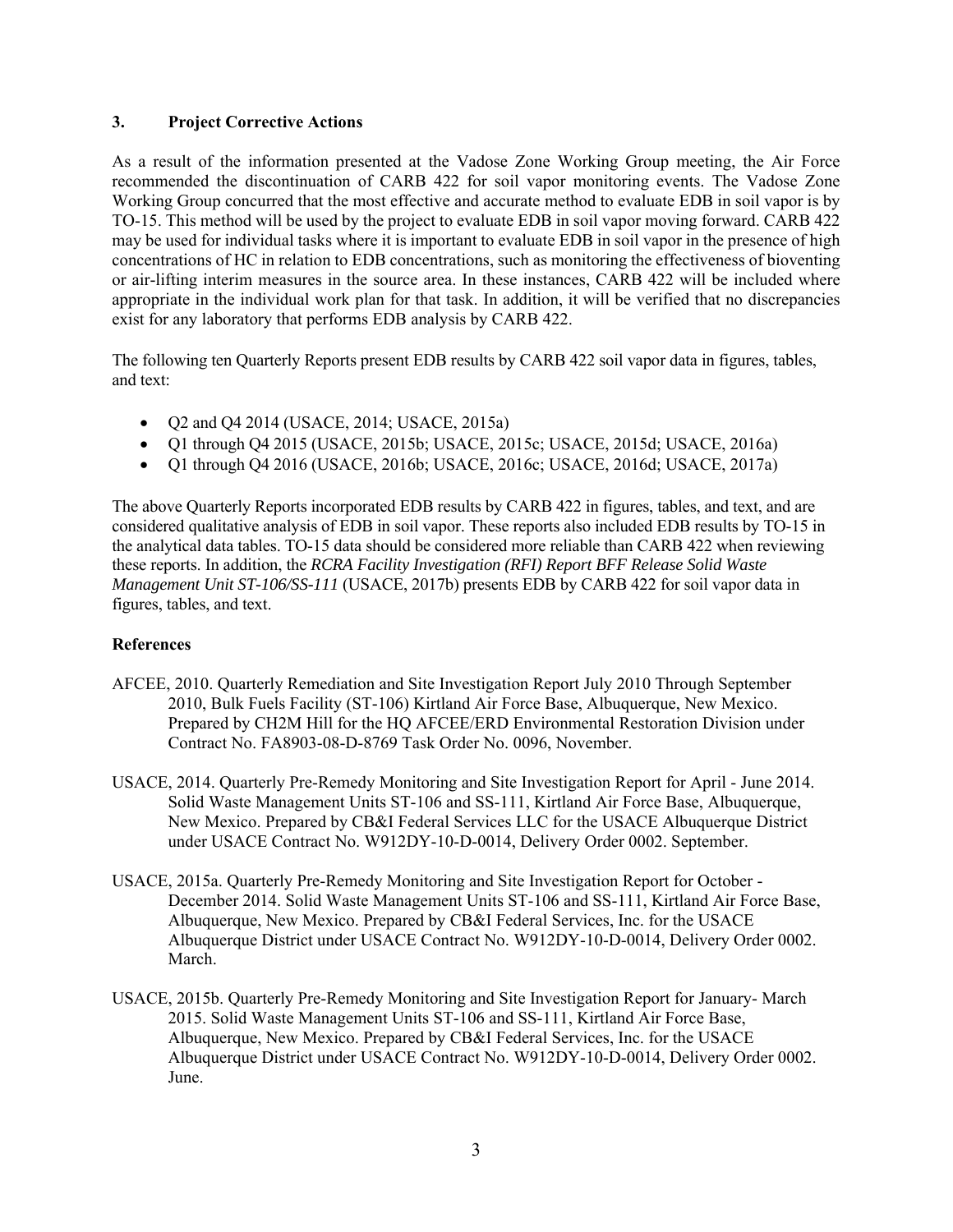- USACE, 2015c. Quarterly Pre-Remedy Monitoring and Site Investigation Report for April June 2015. Solid Waste Management Units ST-106 and SS-111, Kirtland Air Force Base, Albuquerque, New Mexico. Prepared by CB&I Federal Services LLC for the USACE Albuquerque District under USACE Contract No. W912DY-10-D-0014, Delivery Order 0002. September.
- USACE, 2015d. Quarterly Pre-Remedy Monitoring and Site Investigation Report for July-September 2015. Solid Waste Management Units ST-106 and SS-111, Kirtland Air Force Base, Albuquerque, New Mexico. Prepared by CB&I Federal Services LLC for the USACE Albuquerque District under USACE Contract No. W912DY-10-D-0014, Delivery Order 0002. December.
- USACE, 2016a. Quarterly Pre-Remedy Monitoring and Site Investigation Report for October December 2015. Solid Waste Management Units ST-106 and SS-111, Kirtland Air Force Base, Albuquerque, New Mexico. Prepared by CB&I Federal Services LLC for the USACE Albuquerque District under USACE Contract No. W912DY-10-D-0014, Delivery Order 0002. March.
- USACE, 2016b. Quarterly Report January-March 2016 Bulk Fuels Facility Solid Waste Management Unit ST-106/SS-111 Kirtland Air Force Base, New Mexico. Prepared by EA Engineering, Science, and Technology, Inc., for the USACE Albuquerque District under PBC Contract No. W912DR-12-D-0006 Delivery Order DM01. June.
- USACE, 2016c. Quarterly Report April-June 2016 Bulk Fuels Facility Solid Waste Management Unit ST-106/SS-111 Kirtland Air Force Base, New Mexico. Prepared by EA Engineering, Science, and Technology, Inc., for the USACE Albuquerque District under PBC Contract No. W912DR-12-D-0006 Delivery Order DM01. September.
- USACE, 2016d. Quarterly Report July-September 2016 Bulk Fuels Facility Solid Waste Management Unit ST-106/SS-111 Kirtland Air Force Base, New Mexico. Prepared by EA Engineering, Science, and Technology, Inc., for the USACE Albuquerque District under PBC Contract No. W912DR-12-D-0006 Delivery Order DM01. December.
- USACE, 2016e. Work Plan for Soil Vapor Monitoring and Drinking Water Monitoring, Solid Waste Management Unit ST-106/SS-111. Prepared by Sundance Consulting, Inc. for USACE– Albuquerque District. August 16.
- USACE, 2017a. Quarterly Report October-December 2016 Bulk Fuels Facility Solid Waste Management Unit ST-106/SS-111 Kirtland Air Force Base, New Mexico. Prepared by EA Engineering, Science, and Technology, Inc., for the USACE Albuquerque District under PBC Contract No. W912DR-12-D-0006 Delivery Order DM01. March.
- USACE, 2017b. RCRA Facility Investigation Report BFF Release Solid Waste Management Unit ST-106/SS-111. Prepared by Sundance Consulting Inc. for the USACE Albuquerque District under USACE contract No. W912PP-16-C-002. February.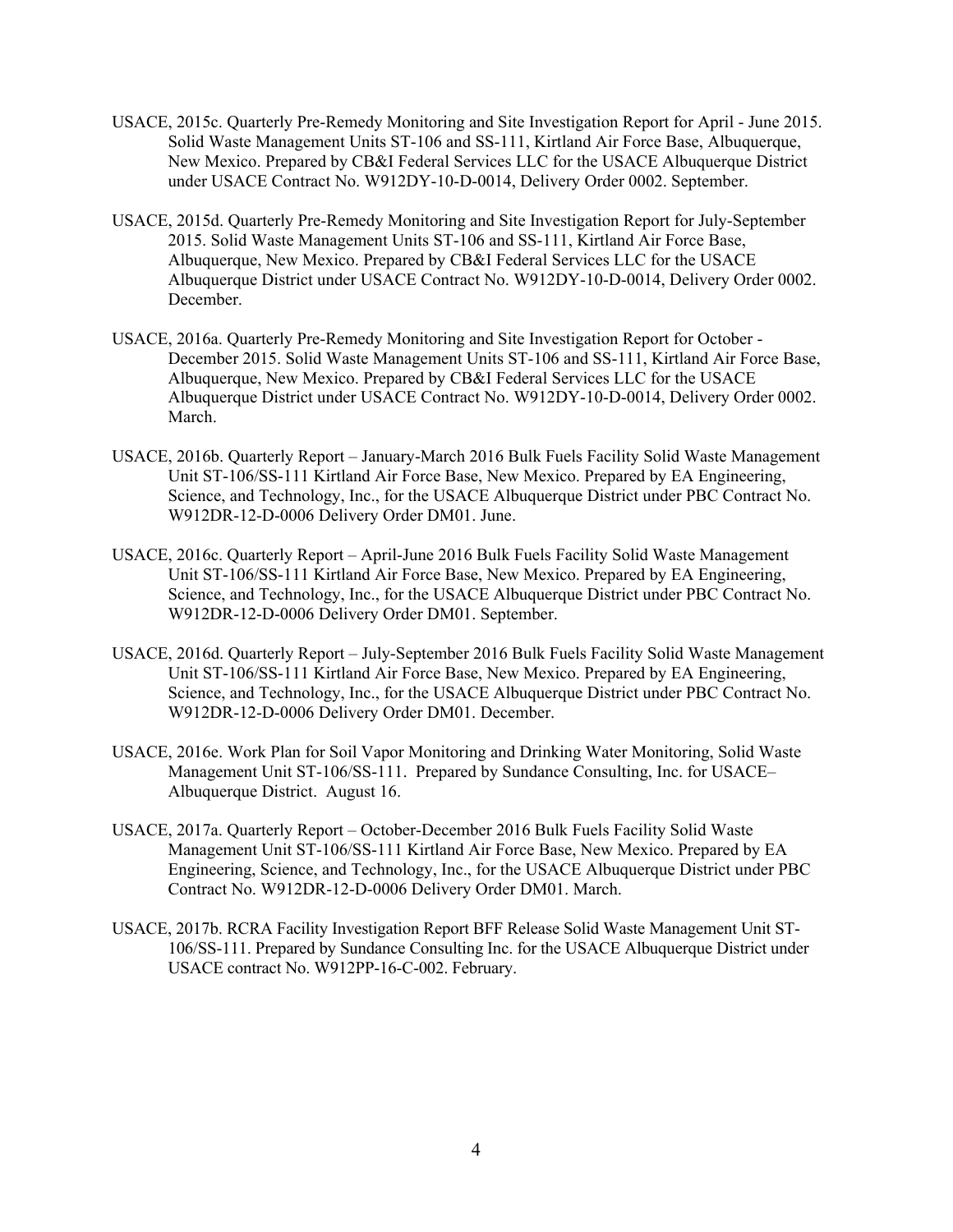# **Table 1. Sample Locations in Q4 2016 where Sample Dilutions Caused a Nondetect for EDB by TO-15**

|                                    |                    | <b>Hydrocarbons</b><br>(ppbv) | <b>CARB 422 Results</b> |                      |           | <b>TO-15 Results</b>             |                         |                      |           |                                  |
|------------------------------------|--------------------|-------------------------------|-------------------------|----------------------|-----------|----------------------------------|-------------------------|----------------------|-----------|----------------------------------|
| <b>Soil Vapor Monitoring Point</b> | <b>Sample Date</b> |                               | <b>Result</b><br>(ppbv) | <b>MDL</b><br>(ppbv) | RL (ppbv) | <b>Dilution</b><br><b>Factor</b> | <b>Result</b><br>(ppbv) | <b>MDL</b><br>(ppbv) | RL (ppbv) | <b>Dilution</b><br><b>Factor</b> |
| SVEW-06-60 <sup>A</sup>            | 10/11/16           | 4,610,000                     | 60                      | 0.4                  | 0.78      | 1.55                             | <b>ND</b>               | 160                  | 500       | 7750                             |
| SVEW-07-160 <sup>A</sup>           | 10/13/16           | 26,040,000                    | 36                      | 0.41                 | 0.79      | 1.57                             | <b>ND</b>               | 2500                 | 7900      | 121000                           |
| SVMW-02-150 <sup>A</sup>           | 10/12/16           | 394,000                       | 5.6                     | 0.44                 | 0.84      | 1.68                             | <b>ND</b>               | 14                   | 44        | 672                              |
| SVMW-03-300 <sup>A</sup>           | 10/10/16           | 5,000                         | 1.2                     | 0.42                 | 0.82      | 1.63                             | <b>ND</b>               | 0.48                 | 1.5       | 23.3                             |
| SVMW-04-50 <sup>A</sup>            | 10/10/16           | 279,000                       | 11                      | 0.43                 | 0.82      | 1.64                             | <b>ND</b>               | 14                   | 43        | 656                              |
| SVMW-05-100 <sup>A</sup>           | 10/10/16           | 13,760,000                    | 530                     | 0.43                 | 0.83      | 1.65                             | <b>ND</b>               | 570                  | 1800      | 27500                            |
| SVMW-06-250 <sup>A</sup>           | 10/10/16           | 15,540,000                    | 44                      | 0.42                 | 0.81      | 1.62                             | <b>ND</b>               | 670                  | 2100      | 32400                            |
| SVMW-07-300 <sup>A</sup>           | 10/10/16           | 511,000                       | 5.9                     | 0.43                 | 0.84      | 1.67                             | <b>ND</b>               | 14                   | 43        | 668                              |
| SVMW-08-50 <sup>A</sup>            | 10/12/16           | 8,120,000                     | 38                      | 0.42                 | 0.8       | 1.6                              | <b>ND</b>               | 220                  | 690       | 10700                            |
| SVMW-09-250 <sup>A</sup>           | 10/12/16           | 10,960,000                    | 680                     | 0.42                 | 0.82      | 1.63                             | <b>ND</b>               | 340                  | 1100      | 16300                            |
| SVMW-09-50 <sup>A</sup>            | 10/10/16           | 102,000                       | 1.7                     | 0.45                 | 0.87      | 1.73                             | <b>ND</b>               | 7.2                  | 23        | 346                              |
| SVMW-10-150 <sup>A</sup>           | 10/10/16           | 27,400,000                    | 2700                    | 87                   | 170       | 334                              | <b>ND</b>               | 990                  | 3100      | 47700                            |
| SVMW-10-250 <sup>A</sup>           | 10/10/16           | 12,440,000                    | 790                     | 0.44                 | 0.86      | 1.71                             | <b>ND</b>               | 450                  | 1400      | 21400                            |
| KAFB-106110-250 <sup>B</sup>       | 10/14/16           | 55,000                        | 1.2                     | 0.44                 | 0.85      | 1.69                             | <b>ND</b>               | 2.3                  | 7.3       | 113                              |
| KAFB-106111-250 <sup>B</sup>       | 10/14/16           | 489,000                       | 6                       | 0.41                 | 0.8       | 1.59                             | <b>ND</b>               | 14                   | 43        | 663                              |
| KAFB-106112-350 <sup>B</sup>       | 10/14/16           | 69,000                        | 5.7                     | 0.42                 | 0.82      | 1.63                             | <b>ND</b>               | 2.3                  | 7.1       | 109                              |
| KAFB-106115-450 <sup>B</sup>       | 10/5/16            | 853,000                       | 3                       | 0.44                 | 0.86      | 1.71                             | <b>ND</b>               | 36                   | 110       | 1710                             |
| KAFB-106116-250 <sup>B</sup>       | 10/5/16            | 144,000                       | 8.1                     | 0.42                 | 0.81      | 1.61                             | <b>ND</b>               | 21                   | 65        | 1010                             |
| KAFB-106117-450 <sup>B</sup>       | 10/6/16            | 4,660,000                     | 470                     | 0.42                 | 0.81      | 1.61                             | <b>ND</b>               | 170                  | 520       | 8050                             |
| KAFB-106119-350 <sup>B</sup>       | 10/11/16           | 1,233,000                     | 24                      | 0.43                 | 0.83      | 1.65                             | <b>ND</b>               | 23                   | 72        | 1100                             |
| KAFB-106128-50 <sup>B</sup>        | 10/6/16            | 52,000                        | 1.3                     | 0.4                  | 0.78      | 1.55                             | <b>ND</b>               | 1.6                  | 5         | 77.5                             |
| KAFB-106130-50 <sup>B</sup>        | 10/11/16           | 5,000                         | 0.53J                   | 0.43                 | 0.83      | 1.66                             | <b>ND</b>               | 0.58                 | 1.8       | 27.7                             |
| KAFB-106131-450 <sup>B</sup>       | 10/5/16            | 47,000                        | 5.3                     | 0.44                 | 0.85      | 1.7                              | <b>ND</b>               | 5.1                  | 16        | 243                              |
| KAFB-106133-450 <sup>B</sup>       | 10/17/16           | 34,000                        | $\mathbf 1$             | 0.43                 | 0.83      | 1.66                             | <b>ND</b>               | 0.69                 | 2.2       | 33.2                             |
| SVEW-10-410 <sup>B</sup>           | 10/12/16           | 3,000                         | 0.48J                   | 0.42                 | 0.81      | 1.62                             | <b>ND</b>               | 0.48                 | 1.5       | 23.1                             |
| SVEW-11-410 <sup>B</sup>           | 10/12/16           | 72,000                        | 1.7                     | 0.45                 | 0.87      | 1.73                             | <b>ND</b>               | 2.4                  | 7.5       | 115                              |
| SVMW-01-100 <sup>B</sup>           | 10/10/16           | 4,550,000                     | 3                       | 0.58                 | 1.1       | 2.24                             | <b>ND</b>               | 70                   | 220       | 3340                             |
| SVMW-02-250 <sup>B</sup>           | 10/10/16           | 169,000                       | 8.6                     | 0.43                 | 0.82      | 1.64                             | <b>ND</b>               | 5.7                  | 18        | 273                              |
| SVMW-06-252 <sup>B</sup>           | 10/10/16           | 538,000                       | 27                      | 0.45                 | 0.86      | 1.72                             | <b>ND</b>               | 100                  | 320       | 4910                             |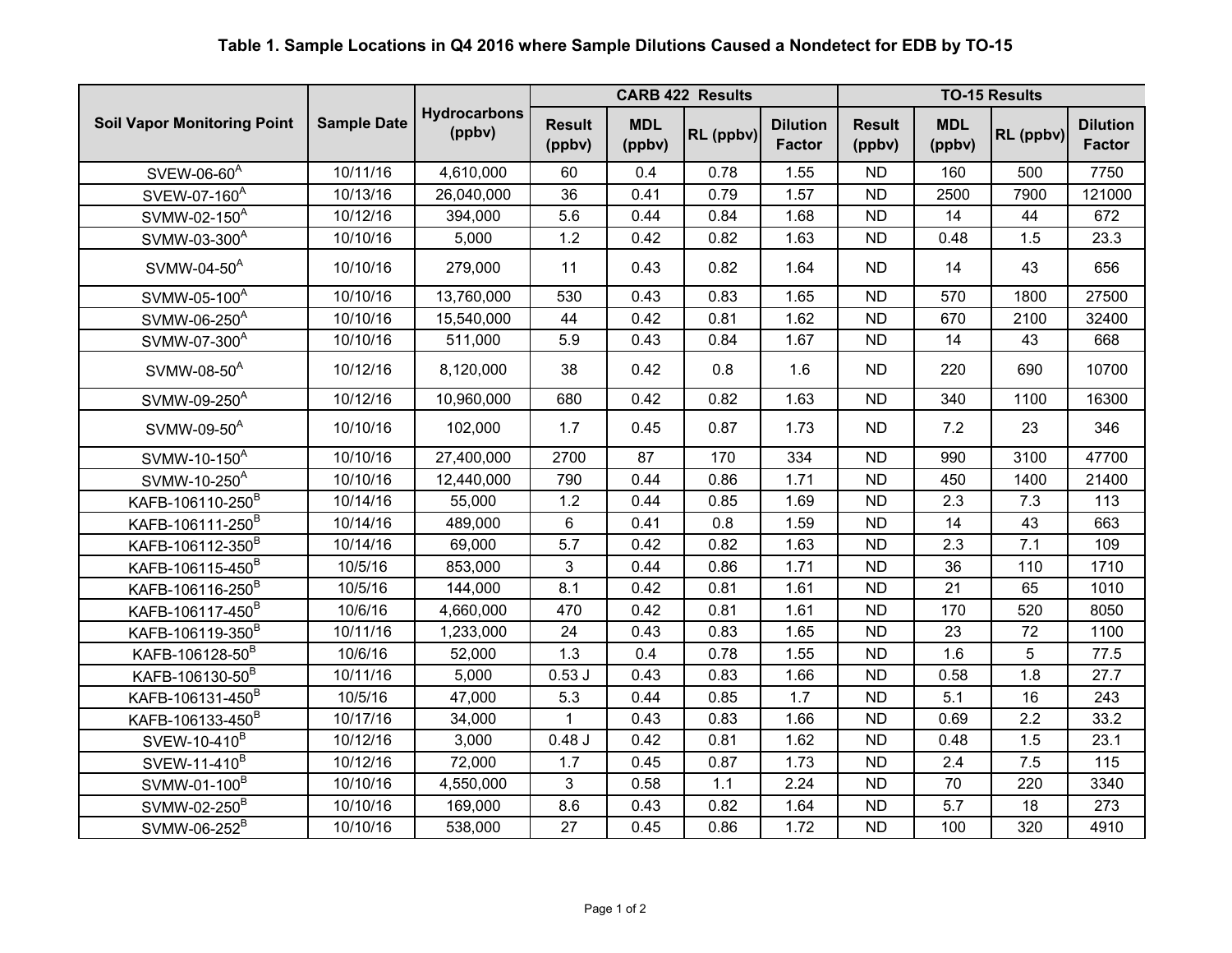# **Table 1. Sample Locations in Q4 2016 where Sample Dilutions Caused a Nondetect for EDB by TO-15**

|                                    |                    | <b>Hydrocarbons</b><br>(ppbv) | <b>CARB 422 Results</b> |                      |           |                                  | <b>TO-15 Results</b>    |                      |           |                                  |
|------------------------------------|--------------------|-------------------------------|-------------------------|----------------------|-----------|----------------------------------|-------------------------|----------------------|-----------|----------------------------------|
| <b>Soil Vapor Monitoring Point</b> | <b>Sample Date</b> |                               | <b>Result</b><br>(ppbv) | <b>MDL</b><br>(ppbv) | RL (ppbv) | <b>Dilution</b><br><b>Factor</b> | <b>Result</b><br>(ppbv) | <b>MDL</b><br>(ppbv) | RL (ppbv) | <b>Dilution</b><br><b>Factor</b> |
| SVMW-13-150 <sup>B</sup>           | 10/12/16           | ,133,000                      | 31                      | 0.45                 | 0.87      | 1.73                             | <b>ND</b>               | 12                   | 38        | 577                              |
| SVMW-15-250 <sup>B</sup>           | 10/11/16           | 8,000                         | 0.78                    | 0.44                 | 0.84      | 1.68                             | <b>ND</b>               | 0.58                 | 8. ا      | 28                               |

ASVMP is located inside the source area on-Base

<sup>B</sup>SVMP is located on-Base, outside the source area

CARB = California Air Resources Board

EDB = ethylene dibromide

KAFB = Kirtland Air Force Base

MDL = method detection limit

ND = nondetect

ppbv = parts per billion by volume

 $Q =$  quarter

RL = reporting limit

SVEW = soil vapor extraction well

SVMW = soil vapor monitoring well

TO = toxic organic compound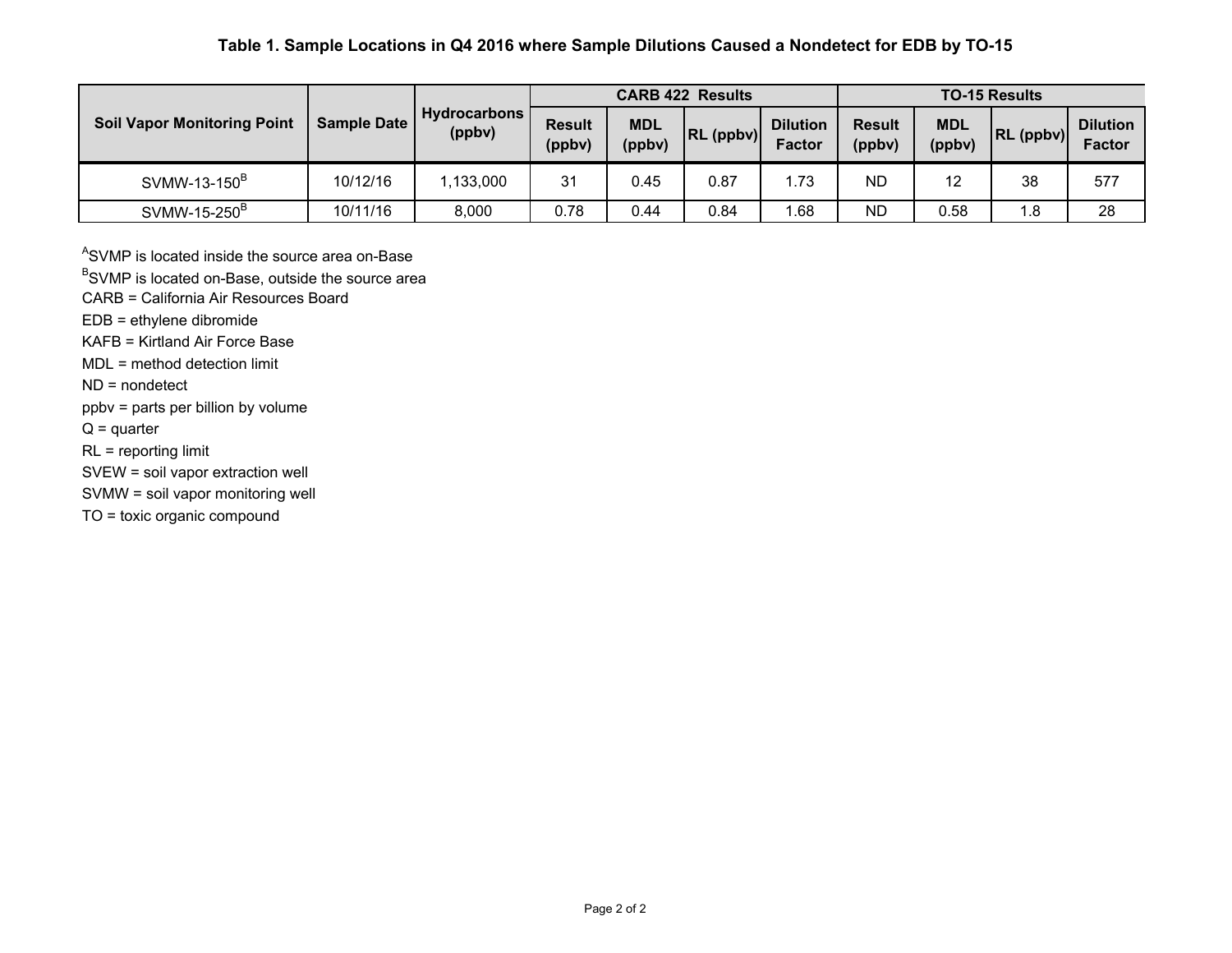**ALS Laboratory Group Non-Conformance Corrective Action Report**

| <b>Non Conformity Observation</b>                     |                                                                                                                                                                                                                                                                                                                                                                                                                                                                                                                                                                                                                                                                                                                                                                                                                                                                                                                                                                                                                                                                                                                                                                                                                                                                                                                                                                                                     |  |  |  |  |  |
|-------------------------------------------------------|-----------------------------------------------------------------------------------------------------------------------------------------------------------------------------------------------------------------------------------------------------------------------------------------------------------------------------------------------------------------------------------------------------------------------------------------------------------------------------------------------------------------------------------------------------------------------------------------------------------------------------------------------------------------------------------------------------------------------------------------------------------------------------------------------------------------------------------------------------------------------------------------------------------------------------------------------------------------------------------------------------------------------------------------------------------------------------------------------------------------------------------------------------------------------------------------------------------------------------------------------------------------------------------------------------------------------------------------------------------------------------------------------------|--|--|--|--|--|
| <b>NCARID:</b>                                        | <b>Client Complaint</b><br>SV0496<br>Event:                                                                                                                                                                                                                                                                                                                                                                                                                                                                                                                                                                                                                                                                                                                                                                                                                                                                                                                                                                                                                                                                                                                                                                                                                                                                                                                                                         |  |  |  |  |  |
| Description:                                          | CARB 422 - EDB Data biased high                                                                                                                                                                                                                                                                                                                                                                                                                                                                                                                                                                                                                                                                                                                                                                                                                                                                                                                                                                                                                                                                                                                                                                                                                                                                                                                                                                     |  |  |  |  |  |
| Instrument:                                           | GC <sub>21</sub><br>Method:<br>Simi Valley<br>Lab:                                                                                                                                                                                                                                                                                                                                                                                                                                                                                                                                                                                                                                                                                                                                                                                                                                                                                                                                                                                                                                                                                                                                                                                                                                                                                                                                                  |  |  |  |  |  |
| Issued To / Department:                               | <b>SVOA</b><br>Date Issued: 01/17/2017<br>Initiator: Evelyn Alvarez                                                                                                                                                                                                                                                                                                                                                                                                                                                                                                                                                                                                                                                                                                                                                                                                                                                                                                                                                                                                                                                                                                                                                                                                                                                                                                                                 |  |  |  |  |  |
| Non Conformance Type:<br>Nonconformance Type (Other): | <b>Client Complaint</b>                                                                                                                                                                                                                                                                                                                                                                                                                                                                                                                                                                                                                                                                                                                                                                                                                                                                                                                                                                                                                                                                                                                                                                                                                                                                                                                                                                             |  |  |  |  |  |
| <b>Responsible Party:</b>                             | Evelyn Alvarez<br>Response Due Date: 01/17/2017                                                                                                                                                                                                                                                                                                                                                                                                                                                                                                                                                                                                                                                                                                                                                                                                                                                                                                                                                                                                                                                                                                                                                                                                                                                                                                                                                     |  |  |  |  |  |
| WorkOrder(s):                                         | Sundance/CBI Kirtland AFB project                                                                                                                                                                                                                                                                                                                                                                                                                                                                                                                                                                                                                                                                                                                                                                                                                                                                                                                                                                                                                                                                                                                                                                                                                                                                                                                                                                   |  |  |  |  |  |
| <b>Non-Conformance Details:</b>                       | Sundance/CBI had a risk assessment by a third party data validator (Neptune).<br>Their investigation found that the 'CARB 422 EDB results for EDB are 1 to 6<br>times higher than the TO-15 results across the board'. After running the CARB<br>422 standard by TO15 and running the TO15 standard by CARB 422 we found<br>that the CARB 422 standard was lower (about 40%). A new CARB 422 standard<br>was prepared and a new curve was run with the new standard. When the old<br>standard was run against the new curve it was lower confirming the TO15 data.<br>The TO15 standard was also run against the new curve and the recovery was<br>spot on, thus confirming that the new standard concentration was accurate.<br>Since the CARB 422 standard was low and that standard had been used to<br>calibrate, the reported sample results were biased high.<br>Issue began with ICAL analyzed 03/20/15 using standard S28-03191504<br>(preparation technique error). CARB 422 1,2-EDB data in Sample Runlog SVOA<br>GC No.21, Log No.6 analyzed between 03/20/15 and 11/09/16 affected.<br>Laboratory has only received samples from this one client for this<br>method/analyte combination.<br>Samples analyzed with the previous ICAL (CARB_12EDB_052114.M) were not<br>affected. Verified that new standards were prepped and matched ICAL while it<br>was in use (ex. CCV S28-01131503) |  |  |  |  |  |
| Initial Response Timeline:                            | 01/24/2017                                                                                                                                                                                                                                                                                                                                                                                                                                                                                                                                                                                                                                                                                                                                                                                                                                                                                                                                                                                                                                                                                                                                                                                                                                                                                                                                                                                          |  |  |  |  |  |
|                                                       | <b>Corrective Action Findings and Response</b>                                                                                                                                                                                                                                                                                                                                                                                                                                                                                                                                                                                                                                                                                                                                                                                                                                                                                                                                                                                                                                                                                                                                                                                                                                                                                                                                                      |  |  |  |  |  |
| <b>Identify Root Cause:</b>                           | <b>CAP Implementation Timeline:</b><br>01/27/2017<br>Lack of analyst training/knowle                                                                                                                                                                                                                                                                                                                                                                                                                                                                                                                                                                                                                                                                                                                                                                                                                                                                                                                                                                                                                                                                                                                                                                                                                                                                                                                |  |  |  |  |  |
| expiration date.                                      | Details: Both the primary and secondary standards that were being used were biased low. When the ICAL<br>was run, it was not known that they were biased low because they matched each other. The<br>preparation technique seems to be the problem. Additionally the standards were assigned a 2 year<br>expiration. Although this is not incorrect (per the Consumable Materials SOP) and the standard did<br>not degrade over time; the problem would not have gone on for as long if it had been a shorter                                                                                                                                                                                                                                                                                                                                                                                                                                                                                                                                                                                                                                                                                                                                                                                                                                                                                       |  |  |  |  |  |
| Corrective Action Plan(CAP):                          | The primary standard will be continued to be made in the same manner, but<br>the TO15 Standard will be used as the secondary. This will compare two                                                                                                                                                                                                                                                                                                                                                                                                                                                                                                                                                                                                                                                                                                                                                                                                                                                                                                                                                                                                                                                                                                                                                                                                                                                 |  |  |  |  |  |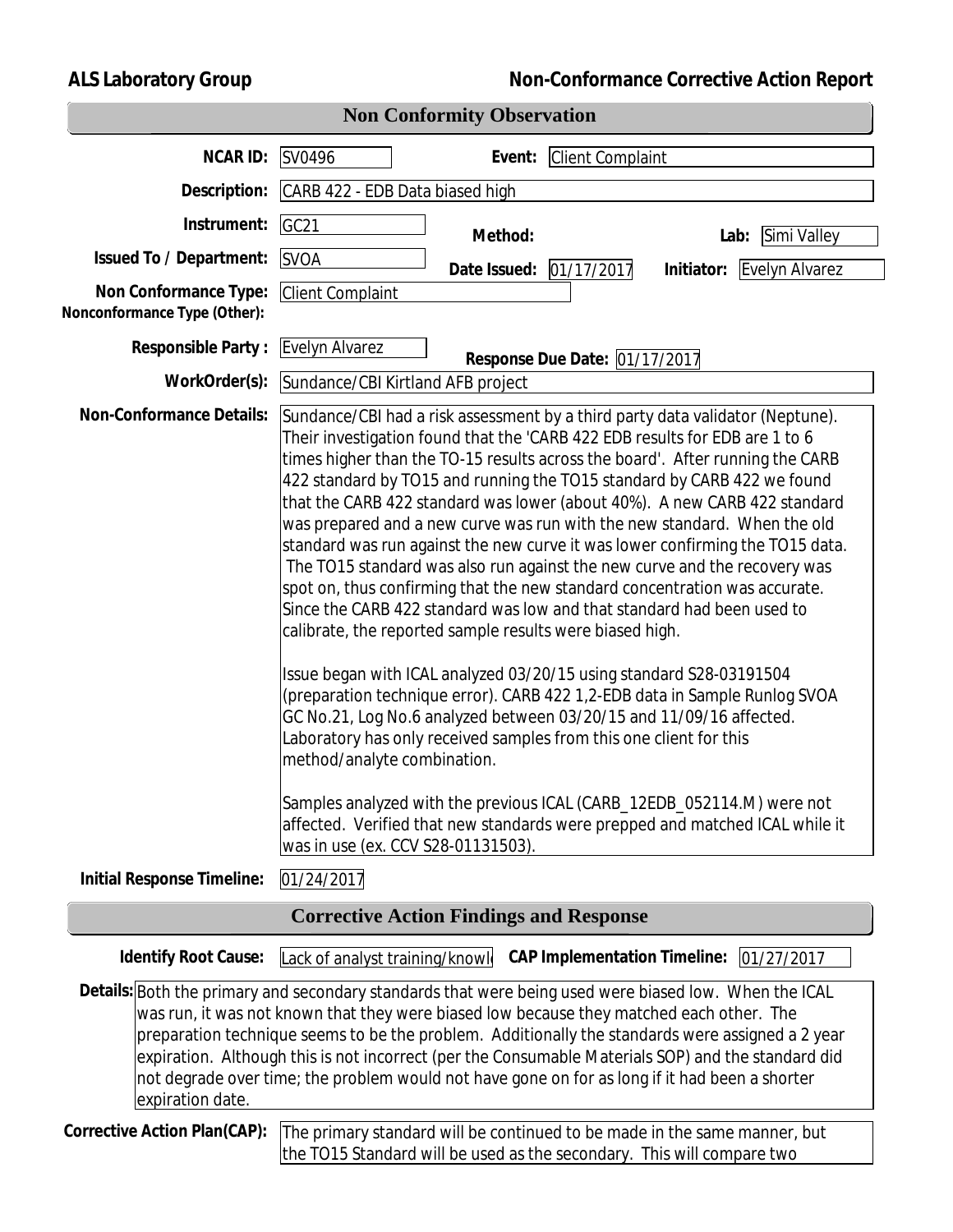|                                                                    | different source types: liquid neat standard and gas-phase standard mix as well<br>as comparing two different preparation techniques. If there is an issue with<br>preparation technique it will be noticed. Additionally the expiration date will<br>be lowered to one year. |                                                                                       |  |  |  |
|--------------------------------------------------------------------|-------------------------------------------------------------------------------------------------------------------------------------------------------------------------------------------------------------------------------------------------------------------------------|---------------------------------------------------------------------------------------|--|--|--|
| <b>CAP Completion Details:</b>                                     | Changes noted above were added to an SOP change form. All analysts running<br>the method signed a training sheet noting that they are aware of the changes.                                                                                                                   |                                                                                       |  |  |  |
| Respondent:                                                        | Evelyn Alvarez                                                                                                                                                                                                                                                                | Date: 01/26/2017                                                                      |  |  |  |
| <b>Supervisor Verification:</b>                                    | Wade Henton                                                                                                                                                                                                                                                                   | Date: 01/26/2017                                                                      |  |  |  |
| Notification - Customer/Client - Internal/External (As Needed)     |                                                                                                                                                                                                                                                                               |                                                                                       |  |  |  |
| Action Taken to handle Out of control Data:                        |                                                                                                                                                                                                                                                                               |                                                                                       |  |  |  |
| The client was notified via email and discussed over the phone.    |                                                                                                                                                                                                                                                                               |                                                                                       |  |  |  |
| Date: 01/10/2017<br><b>Project Manager Notified?</b><br><b>YES</b> |                                                                                                                                                                                                                                                                               |                                                                                       |  |  |  |
| <b>Customer Notification Necessary:</b>                            | Date: 01/17/2017                                                                                                                                                                                                                                                              |                                                                                       |  |  |  |
| <b>Report Revision Necessary:</b>                                  |                                                                                                                                                                                                                                                                               | Date:                                                                                 |  |  |  |
|                                                                    | Kate Kaneko<br>Notifier:                                                                                                                                                                                                                                                      | Date:                                                                                 |  |  |  |
|                                                                    |                                                                                                                                                                                                                                                                               | <b>Acceptance of Completed Corrective Action by QA</b>                                |  |  |  |
| QA Signature :                                                     | Chaney Humphr                                                                                                                                                                                                                                                                 | Date: 01/26/2017                                                                      |  |  |  |
| QA Comments :                                                      | Documentation attached.                                                                                                                                                                                                                                                       |                                                                                       |  |  |  |
| <b>Recurring Nonconformance:</b>                                   |                                                                                                                                                                                                                                                                               | ID Previous Nonconformance:<br>0                                                      |  |  |  |
| <b>Verification of Completed Corrective Action by QA</b>           |                                                                                                                                                                                                                                                                               |                                                                                       |  |  |  |
| Verifier:<br>Comments:                                             | Chaney Humphr<br>documentation.                                                                                                                                                                                                                                               | Date: 01/26/2017<br>SOP change form attached to SOP. Training completed. See attached |  |  |  |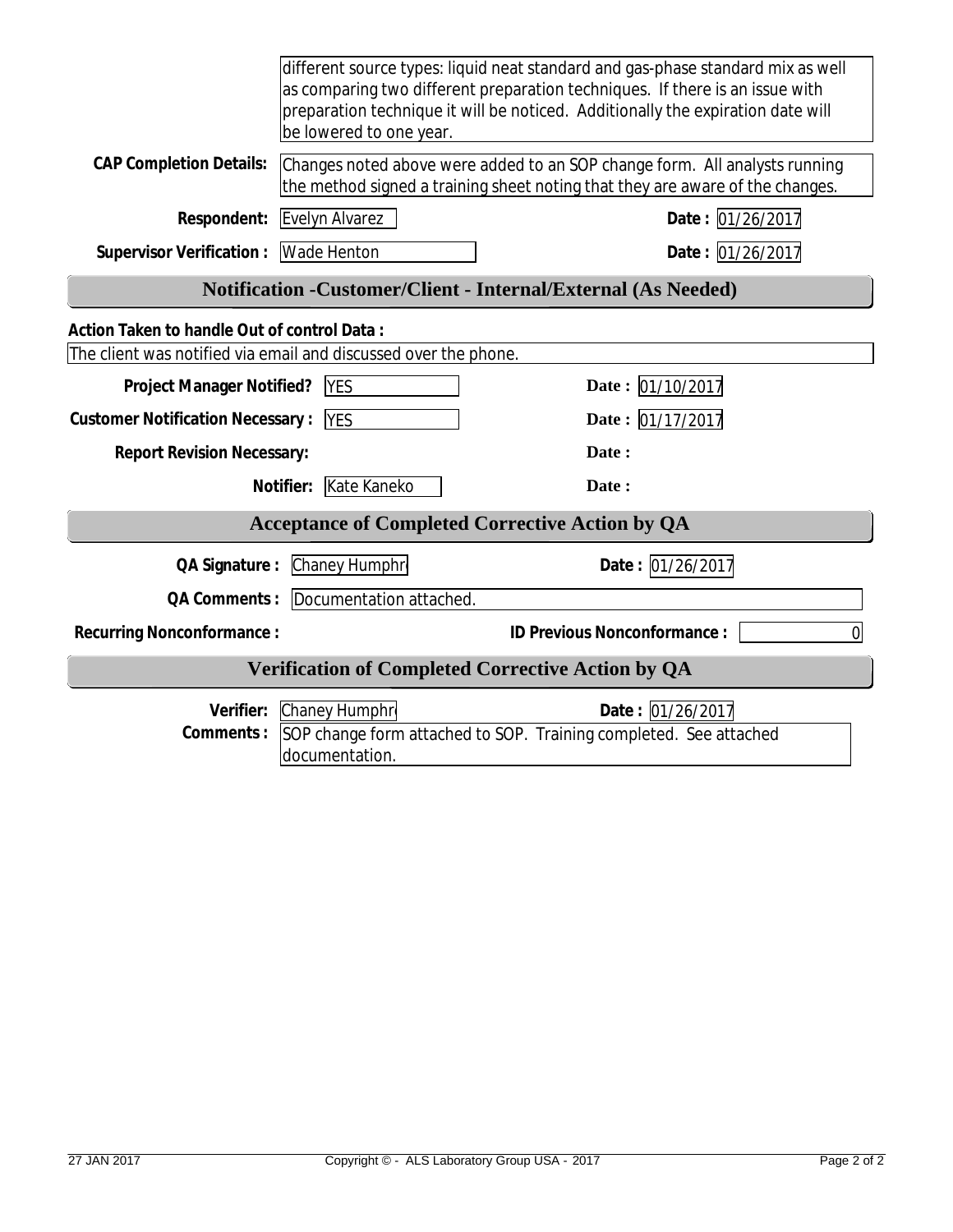

# **MISCELLANEOUS TRAINING FORM**

| Topic: | NCAR SV0496 Training                                                                              |
|--------|---------------------------------------------------------------------------------------------------|
|        | Describe training performed: Reviewed SOP Change Form (attached) added to<br>address NCAR SV0496. |

| Date:             | 01/26/17                 |           |
|-------------------|--------------------------|-----------|
| Trainer:          | Evelyn Alvarez           | Emmilly   |
|                   | <b>Printed Name</b>      | Signature |
|                   | Zheng Wang               |           |
|                   | <b>Gilbert Gutierrez</b> |           |
|                   |                          |           |
|                   |                          |           |
| <b>Attendees:</b> |                          |           |
|                   |                          |           |
|                   |                          |           |
|                   |                          |           |
|                   |                          |           |
|                   |                          |           |
|                   |                          |           |
|                   |                          |           |
|                   |                          |           |